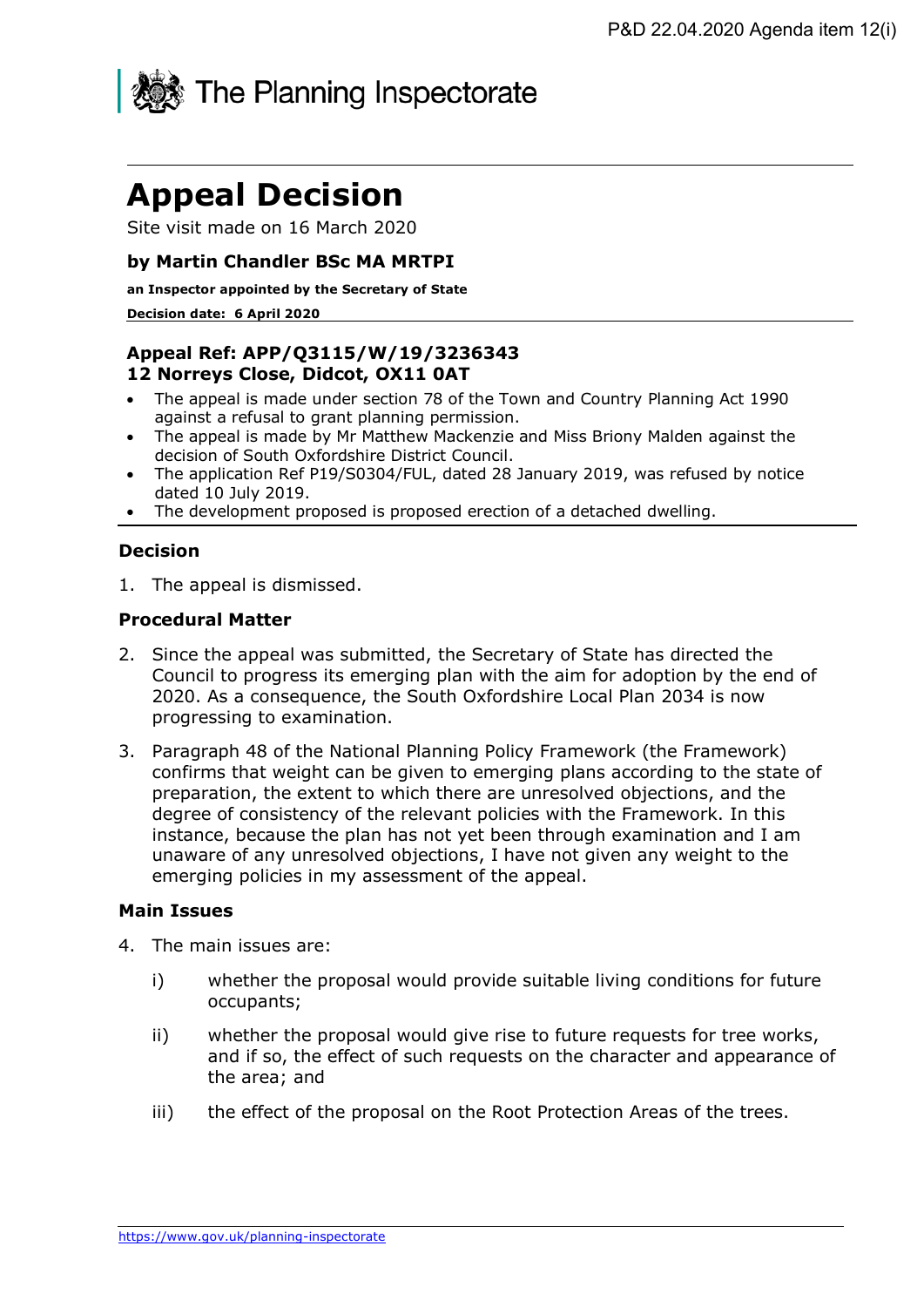## **Reasons**

## *Living conditions for future occupants*

- 5. The appeal site is located at the corner of a short cul-de-sac. Due to its corner location, the site benefits from a generous sized garden, the south eastern boundary of which is bounded by five large and protected Oak Trees. The trees occupy much of the shared boundary and due to their size and location, they are an imposing and dominant feature when viewed within the site.
- 6. The proposal would subdivide the existing garden and introduce a new dwelling. The new property would be set further back into the site than the existing building and also closer to the south eastern boundary. As a consequence, the location of the proposed building would be close to the large protected trees. Although only one opening would face towards them, the private amenity space that would be associated with the proposed dwelling would also be bounded by the imposing trees.
- 7. Due to the subdivision of the appeal site, the associated amenity space for the new dwelling would be substantially smaller than the garden which serves the existing dwelling. As a consequence, the presence of the trees would be acutely experienced by future occupants. I accept that people experience the presence of trees in different ways. However, this is a collection of substantial trees and due to their size, number and location, the trees and their large canopies would entirely overwhelm the reduced garden area. This would have the harmful effect of severely reducing the daylight received in this space, and in my view, the trees would significantly and demonstrably reduce its functionality. This would be to the considerable detriment of future occupants and would reduce the enjoyment of the dwelling and its associated private garden to an unacceptable degree.
- 8. As a consequence, I conclude that the proposal would fail to provide suitable living conditions for future occupants. It would therefore fail to accord with Policy H4 of the South Oxfordshire Local Plan (2006) (LP) which seeks housing development where, amongst other things, there are no overriding amenity or environmental objections.

### *Requests for tree works and character and appearance*

- 9. The appellant has provided details of research carried out in relation to requests for tree works in an alternative local authority based on a 5 year period. The findings imply that where trees are protected, Councils have the ability to refuse requests for inappropriate pruning or tree removal. I do not dispute this observation. However, the research also demonstrates that in many cases, works were permitted, including the felling of trees.
- 10. I do not have the full details of all of the cases referred to by the appellant before me, and therefore I am not aware of the relationships of the trees and the affected dwellings. However, as identified above, if this proposed development were to proceed, the effect would be to allow a new dwelling with a garden space that would be entirely dominated by the trees in a manner that would severely affect its functionality.
- 11. I note permission has been previously given for a side extension to the existing dwelling which would have increased the size of the property closer to the trees. However, the amenity space would have remained substantially larger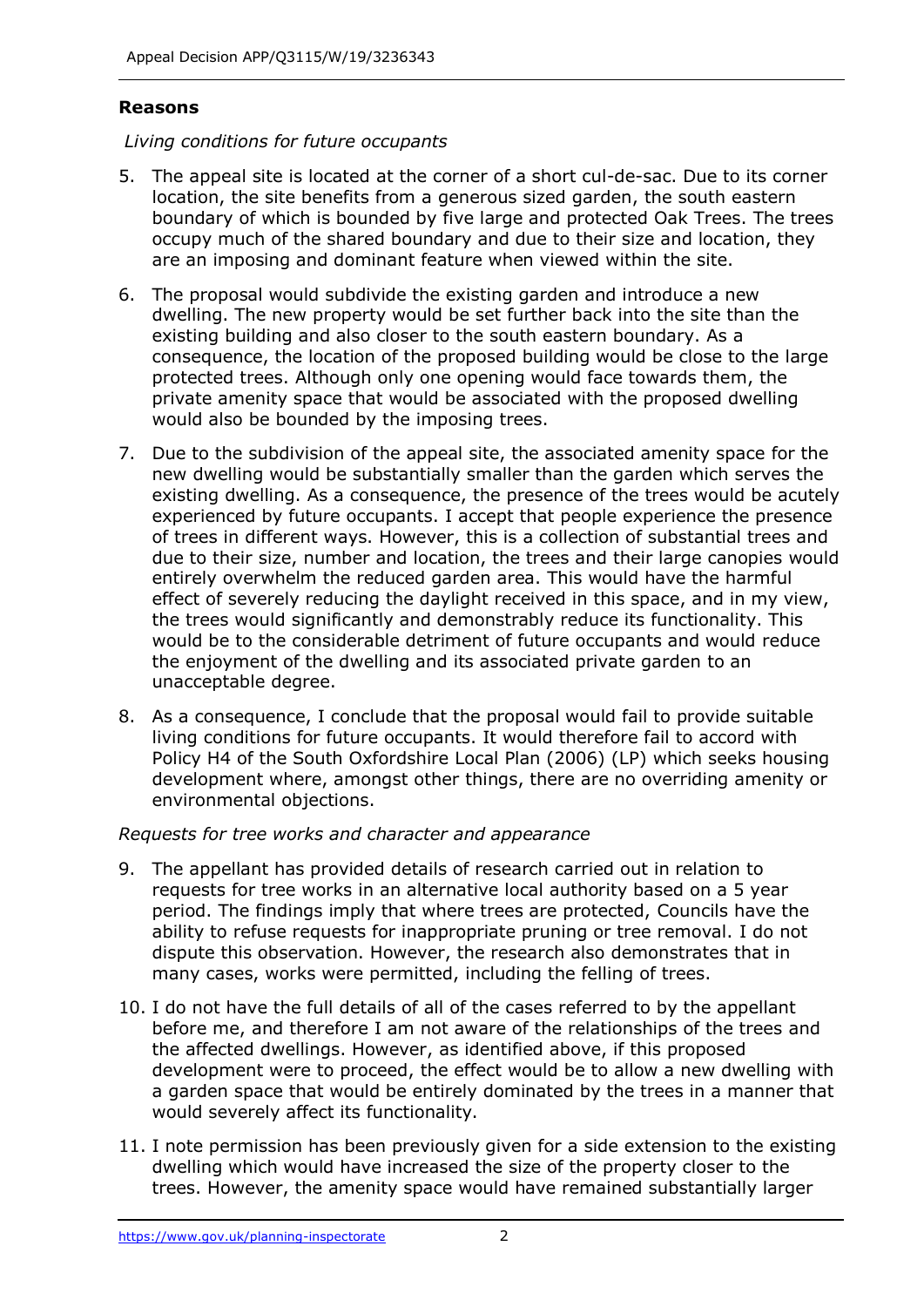than the proposed dwelling. Therefore, the effect of the trees would not be as acute. However, if this development were to proceed, the garden space would be completely overwhelmed by the trees. Accordingly, I find that allowing the development to proceed would result in inevitable requests for tree works to improve the functionality of the proposed garden.

- 12. The height and location of the trees ensure that they are prominent when viewed from within the road. The canopy of the trees can be readily seen above the roof tops of the existing houses and due to their height, they have a striking presence. As a consequence, the group of trees make a positive contribution to the character and appearance of the area. It is impossible to foresee the nature of future tree works, however, due to the imposing presence of the trees, there is every reason to consider they could be significant. Moreover, due to the severe effect on living conditions, and despite the research provided by the appellant, such works would be difficult for the Council to resist. Accordingly, they could have the effect of reducing the prominence of the trees in the wider locality in a manner that would be harmful to the character and appearance of the area.
- 13. Consequently, for the reasons identified above, I conclude that the proposal would give rise to future requests for tree works which in turn would be harmful to the character and appearance of the area. It would therefore fail to comply with Policy CSEN1 of the South Oxfordshire Core Strategy (2012) (CS) and Policy C9 of the LP. Taken together, these seek amongst other things, development which protects landscape features and does not adversely affect the character of the area.

## *Root protection areas*

- 14. Due to the presence of protected trees, the appeal has been accompanied by a Tree Survey and Impact Assessment. It has also been accompanied by a tree constraints plan which identifies the location of the root protection areas (RPAs) and based on the evidence before me, the proposed dwelling would be located within the RPAs of the Oak Trees. Due to this location, the appellant has sought to provide details of a technical solution for the proposed foundations to prevent damage to the trees. The system would involve a suspended raft and mini-pile system to span the RPAs with the aim of avoiding the need for continuous trench excavation, thereby seeking to avoid significant root loss.
- 15. Although this would result in the dwelling being sited partially within the RPAs of the trees, I have no compelling evidence before me that the proposed foundation design would result in specific harm. Accordingly, I am satisfied that it would comply with best practice. Moreover, if I were minded to allow the appeal, the matter could be adequately controlled through a suitably worded planning condition.
- 16. The evidence does not confirm how drainage and other service runs would be catered for. However, there would be space to the other side of the proposed dwelling that could enable such provision and I am satisfied that this would also be matter could be controlled by a suitably worded condition. In addition, although much of the RPAs are located beyond the appeal site, due to the nature of the foundation design proposed, based on the evidence before me, soil mitigation work would be unnecessary.